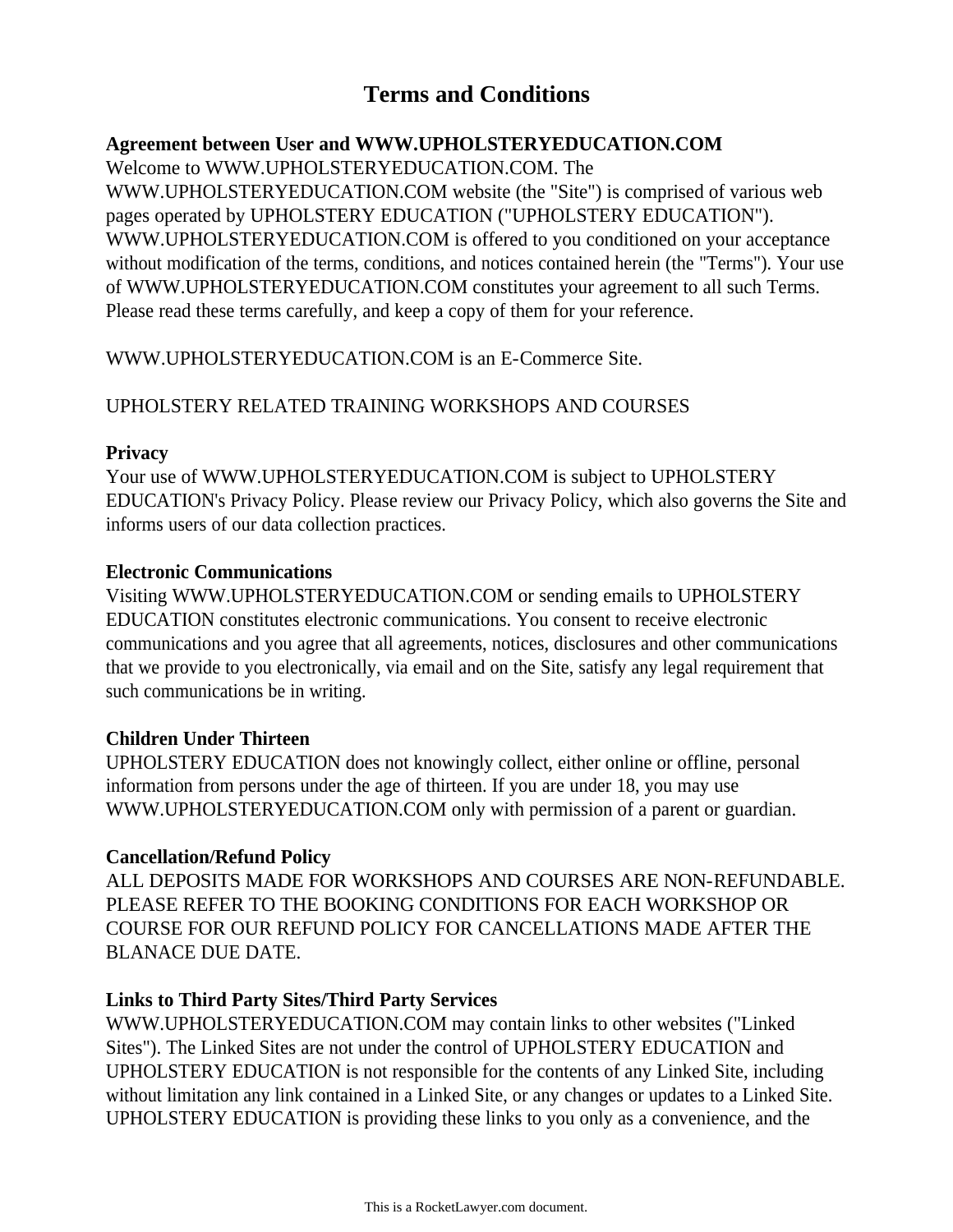inclusion of any link does not imply endorsement by UPHOLSTERY EDUCATION of the site or any association with its operators.

Certain services made available via WWW.UPHOLSTERYEDUCATION.COM are delivered by third party sites and organizations. By using any product, service or functionality originating from the WWW.UPHOLSTERYEDUCATION.COM domain, you hereby acknowledge and consent that UPHOLSTERY EDUCATION may share such information and data with any third party with whom UPHOLSTERY EDUCATION has a contractual relationship to provide the requested product, service or functionality on behalf of WWW.UPHOLSTERYEDUCATION.COM users and customers.

#### **No Unlawful or Prohibited Use/Intellectual Property**

You are granted a non-exclusive, non-transferable, revocable license to access and use WWW.UPHOLSTERYEDUCATION.COM strictly in accordance with these terms of use. As a condition of your use of the Site, you warrant to UPHOLSTERY EDUCATION that you will not use the Site for any purpose that is unlawful or prohibited by these Terms. You may not use the Site in any manner which could damage, disable, overburden, or impair the Site or interfere with any other party's use and enjoyment of the Site. You may not obtain or attempt to obtain any materials or information through any means not intentionally made available or provided for through the Site.

All content included as part of the Service, such as text, graphics, logos, images, as well as the compilation thereof, and any software used on the Site, is the property of UPHOLSTERY EDUCATION or its suppliers and protected by copyright and other laws that protect intellectual property and proprietary rights. You agree to observe and abide by all copyright and other proprietary notices, legends or other restrictions contained in any such content and will not make any changes thereto.

You will not modify, publish, transmit, reverse engineer, participate in the transfer or sale, create derivative works, or in any way exploit any of the content, in whole or in part, found on the Site. UPHOLSTERY EDUCATION content is not for resale. Your use of the Site does not entitle you to make any unauthorized use of any protected content, and in particular you will not delete or alter any proprietary rights or attribution notices in any content. You will use protected content solely for your personal use, and will make no other use of the content without the express written permission of UPHOLSTERY EDUCATION and the copyright owner. You agree that you do not acquire any ownership rights in any protected content. We do not grant you any licenses, express or implied, to the intellectual property of UPHOLSTERY EDUCATION or our licensors except as expressly authorized by these Terms.

### **Third Party Accounts**

You will be able to connect your UPHOLSTERY EDUCATION account to third party accounts. By connecting your UPHOLSTERY EDUCATION account to your third party account, you acknowledge and agree that you are consenting to the continuous release of information about you to others (in accordance with your privacy settings on those third party sites). If you do not want information about you to be shared in this manner, do not use this feature.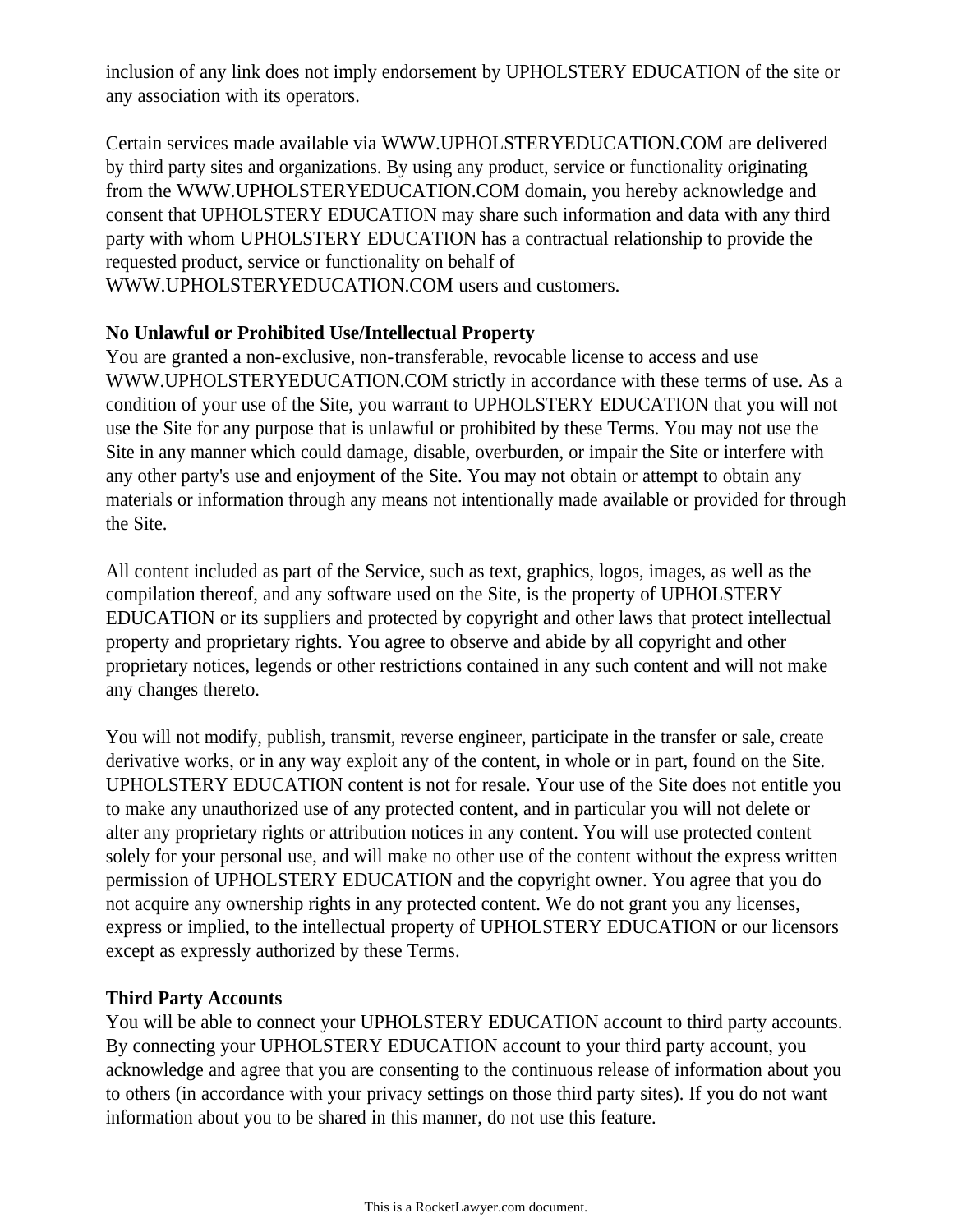#### **International Users**

The Service is controlled, operated and administered by UPHOLSTERY EDUCATION from our offices within the USA. If you access the Service from a location outside the USA, you are responsible for compliance with all local laws. You agree that you will not use the UPHOLSTERY EDUCATION Content accessed through WWW.UPHOLSTERYEDUCATION.COM in any country or in any manner prohibited by any applicable laws, restrictions or regulations.

#### **Indemnification**

You agree to indemnify, defend and hold harmless UPHOLSTERY EDUCATION, its officers, directors, employees, agents and third parties, for any losses, costs, liabilities and expenses (including reasonable attorney's fees) relating to or arising out of your use of or inability to use the Site or services, any user postings made by you, your violation of any terms of this Agreement or your violation of any rights of a third party, or your violation of any applicable laws, rules or regulations. UPHOLSTERY EDUCATION reserves the right, at its own cost, to assume the exclusive defense and control of any matter otherwise subject to indemnification by you, in which event you will fully cooperate with UPHOLSTERY EDUCATION in asserting any available defenses.

#### **Arbitration**

In the event the parties are not able to resolve any dispute between them arising out of or concerning these Terms and Conditions, or any provisions hereof, whether in contract, tort, or otherwise at law or in equity for damages or any other relief, then such dispute shall be resolved only by final and binding arbitration pursuant to the Federal Arbitration Act, conducted by a single neutral arbitrator and administered by the American Arbitration Association, or a similar arbitration service selected by the parties, in a location mutually agreed upon by the parties. The arbitrator's award shall be final, and judgment may be entered upon it in any court having jurisdiction. In the event that any legal or equitable action, proceeding or arbitration arises out of or concerns these Terms and Conditions, the prevailing party shall be entitled to recover its costs and reasonable attorney's fees. The parties agree to arbitrate all disputes and claims in regards to these Terms and Conditions or any disputes arising as a result of these Terms and Conditions, whether directly or indirectly, including Tort claims that are a result of these Terms and Conditions. The parties agree that the Federal Arbitration Act governs the interpretation and enforcement of this provision. The entire dispute, including the scope and enforceability of this arbitration provision shall be determined by the Arbitrator. This arbitration provision shall survive the termination of these Terms and Conditions.

### **Class Action Waiver**

Any arbitration under these Terms and Conditions will take place on an individual basis; class arbitrations and class/representative/collective actions are not permitted. THE PARTIES AGREE THAT A PARTY MAY BRING CLAIMS AGAINST THE OTHER ONLY IN EACH'S INDIVIDUAL CAPACITY, AND NOT AS A PLAINTIFF OR CLASS MEMBER IN ANY PUTATIVE CLASS, COLLECTIVE AND/ OR REPRESENTATIVE PROCEEDING, SUCH AS IN THE FORM OF A PRIVATE ATTORNEY GENERAL ACTION AGAINST THE OTHER. Further, unless both you and UPHOLSTERY EDUCATION agree otherwise, the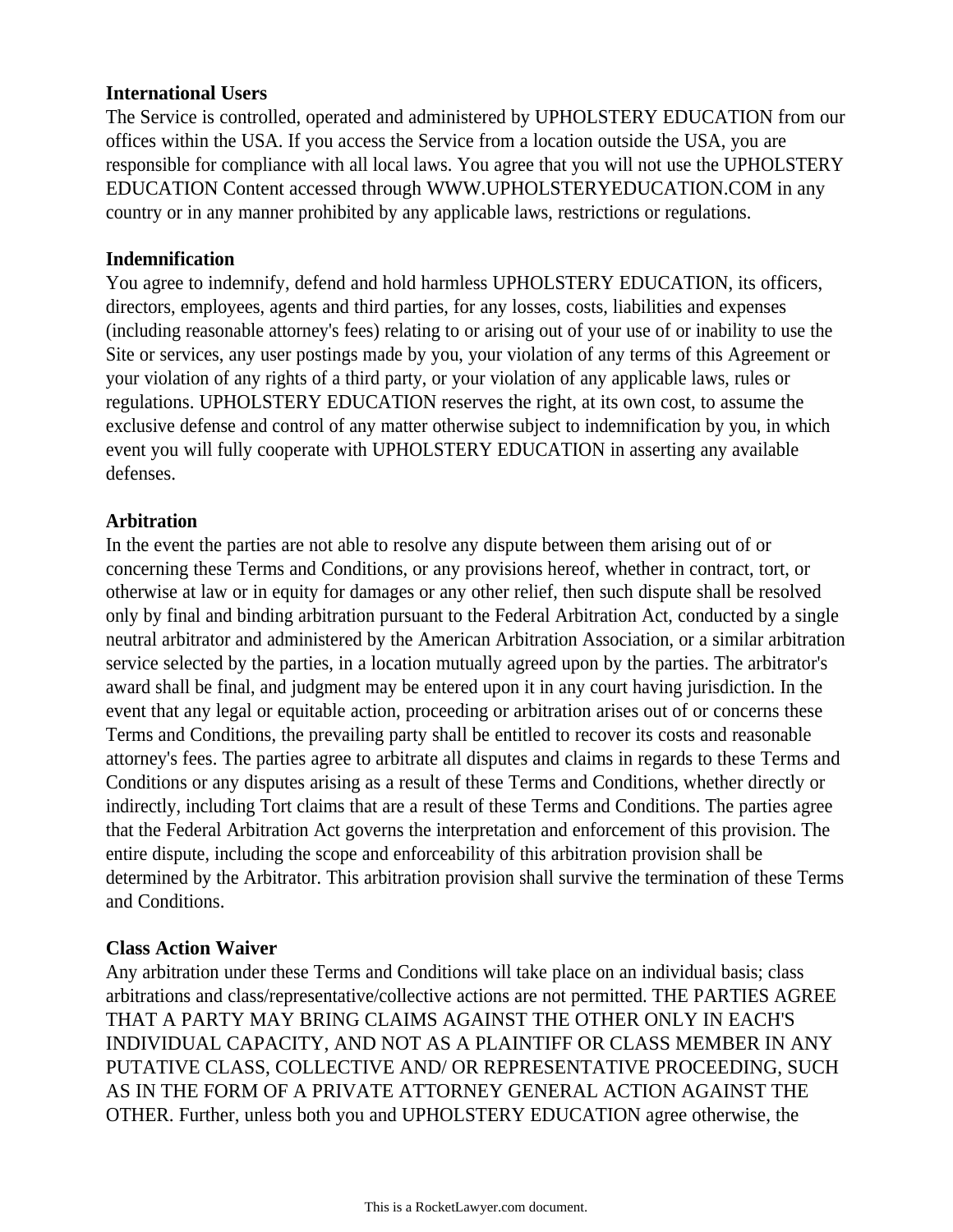arbitrator may not consolidate more than one person's claims, and may not otherwise preside over any form of a representative or class proceeding.

#### **Liability Disclaimer**

THE INFORMATION, SOFTWARE, PRODUCTS, AND SERVICES INCLUDED IN OR AVAILABLE THROUGH THE SITE MAY INCLUDE INACCURACIES OR TYPOGRAPHICAL ERRORS. CHANGES ARE PERIODICALLY ADDED TO THE INFORMATION HEREIN. UPHOLSTERY EDUCATION AND/OR ITS SUPPLIERS MAY MAKE IMPROVEMENTS AND/OR CHANGES IN THE SITE AT ANY TIME.

UPHOLSTERY EDUCATION AND/OR ITS SUPPLIERS MAKE NO REPRESENTATIONS ABOUT THE SUITABILITY, RELIABILITY, AVAILABILITY, TIMELINESS, AND ACCURACY OF THE INFORMATION, SOFTWARE, PRODUCTS, SERVICES AND RELATED GRAPHICS CONTAINED ON THE SITE FOR ANY PURPOSE. TO THE MAXIMUM EXTENT PERMITTED BY APPLICABLE LAW, ALL SUCH INFORMATION, SOFTWARE, PRODUCTS, SERVICES AND RELATED GRAPHICS ARE PROVIDED "AS IS" WITHOUT WARRANTY OR CONDITION OF ANY KIND. UPHOLSTERY EDUCATION AND/OR ITS SUPPLIERS HEREBY DISCLAIM ALL WARRANTIES AND CONDITIONS WITH REGARD TO THIS INFORMATION, SOFTWARE, PRODUCTS, SERVICES AND RELATED GRAPHICS, INCLUDING ALL IMPLIED WARRANTIES OR CONDITIONS OF MERCHANTABILITY, FITNESS FOR A PARTICULAR PURPOSE, TITLE AND NON-INFRINGEMENT.

TO THE MAXIMUM EXTENT PERMITTED BY APPLICABLE LAW, IN NO EVENT SHALL UPHOLSTERY EDUCATION AND/OR ITS SUPPLIERS BE LIABLE FOR ANY DIRECT, INDIRECT, PUNITIVE, INCIDENTAL, SPECIAL, CONSEQUENTIAL DAMAGES OR ANY DAMAGES WHATSOEVER INCLUDING, WITHOUT LIMITATION, DAMAGES FOR LOSS OF USE, DATA OR PROFITS, ARISING OUT OF OR IN ANY WAY CONNECTED WITH THE USE OR PERFORMANCE OF THE SITE, WITH THE DELAY OR INABILITY TO USE THE SITE OR RELATED SERVICES, THE PROVISION OF OR FAILURE TO PROVIDE SERVICES, OR FOR ANY INFORMATION, SOFTWARE, PRODUCTS, SERVICES AND RELATED GRAPHICS OBTAINED THROUGH THE SITE, OR OTHERWISE ARISING OUT OF THE USE OF THE SITE, WHETHER BASED ON CONTRACT, TORT, NEGLIGENCE, STRICT LIABILITY OR OTHERWISE, EVEN IF UPHOLSTERY EDUCATION OR ANY OF ITS SUPPLIERS HAS BEEN ADVISED OF THE POSSIBILITY OF DAMAGES. BECAUSE SOME STATES/JURISDICTIONS DO NOT ALLOW THE EXCLUSION OR LIMITATION OF LIABILITY FOR CONSEQUENTIAL OR INCIDENTAL DAMAGES, THE ABOVE LIMITATION MAY NOT APPLY TO YOU. IF YOU ARE DISSATISFIED WITH ANY PORTION OF THE SITE, OR WITH ANY OF THESE TERMS OF USE, YOUR SOLE AND EXCLUSIVE REMEDY IS TO DISCONTINUE USING THE SITE.

#### **Termination/Access Restriction**

UPHOLSTERY EDUCATION reserves the right, in its sole discretion, to terminate your access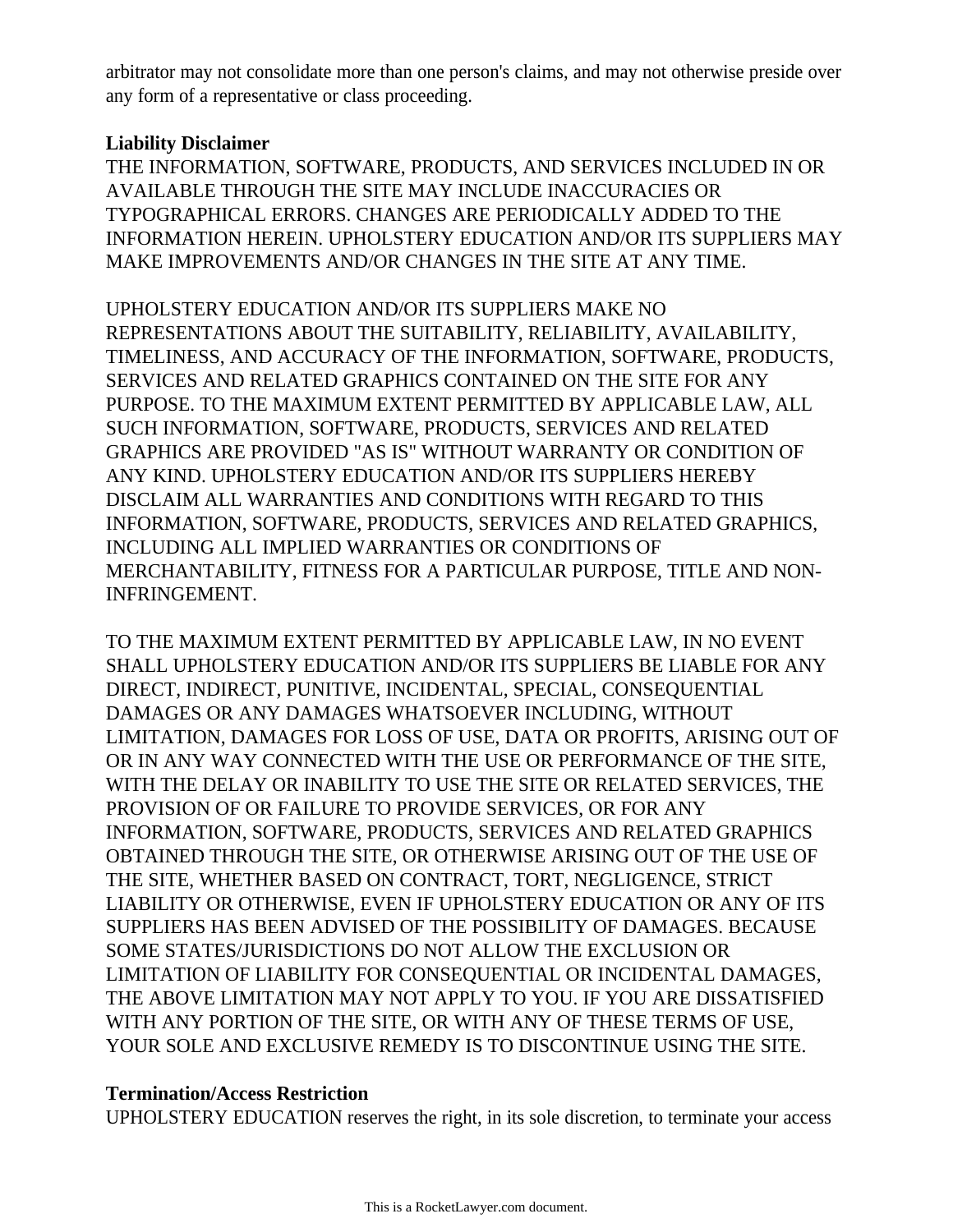to the Site and the related services or any portion thereof at any time, without notice. To the maximum extent permitted by law, this agreement is governed by the laws of the State of California and you hereby consent to the exclusive jurisdiction and venue of courts in California in all disputes arising out of or relating to the use of the Site. Use of the Site is unauthorized in any jurisdiction that does not give effect to all provisions of these Terms, including, without limitation, this section.

You agree that no joint venture, partnership, employment, or agency relationship exists between you and UPHOLSTERY EDUCATION as a result of this agreement or use of the Site. UPHOLSTERY EDUCATION's performance of this agreement is subject to existing laws and legal process, and nothing contained in this agreement is in derogation of UPHOLSTERY EDUCATION's right to comply with governmental, court and law enforcement requests or requirements relating to your use of the Site or information provided to or gathered by UPHOLSTERY EDUCATION with respect to such use. If any part of this agreement is determined to be invalid or unenforceable pursuant to applicable law including, but not limited to, the warranty disclaimers and liability limitations set forth above, then the invalid or unenforceable provision will be deemed superseded by a valid, enforceable provision that most closely matches the intent of the original provision and the remainder of the agreement shall continue in effect.

Unless otherwise specified herein, this agreement constitutes the entire agreement between the user and UPHOLSTERY EDUCATION with respect to the Site and it supersedes all prior or contemporaneous communications and proposals, whether electronic, oral or written, between the user and UPHOLSTERY EDUCATION with respect to the Site. A printed version of this agreement and of any notice given in electronic form shall be admissible in judicial or administrative proceedings based upon or relating to this agreement to the same extent and subject to the same conditions as other business documents and records originally generated and maintained in printed form. It is the express wish to the parties that this agreement and all related documents be written in English.

#### **Changes to Terms**

UPHOLSTERY EDUCATION reserves the right, in its sole discretion, to change the Terms under which WWW.UPHOLSTERYEDUCATION.COM is offered. The most current version of the Terms will supersede all previous versions. UPHOLSTERY EDUCATION encourages you to periodically review the Terms to stay informed of our updates.

#### **Contact Us**

UPHOLSTERY EDUCATION welcomes your questions or comments regarding the Terms:

UPHOLSTERY EDUCATION 1081 CALLE MESITA BONITA, California 91902

Email Address: UPHOLSTERYEDUCATION@GMAIL.COM